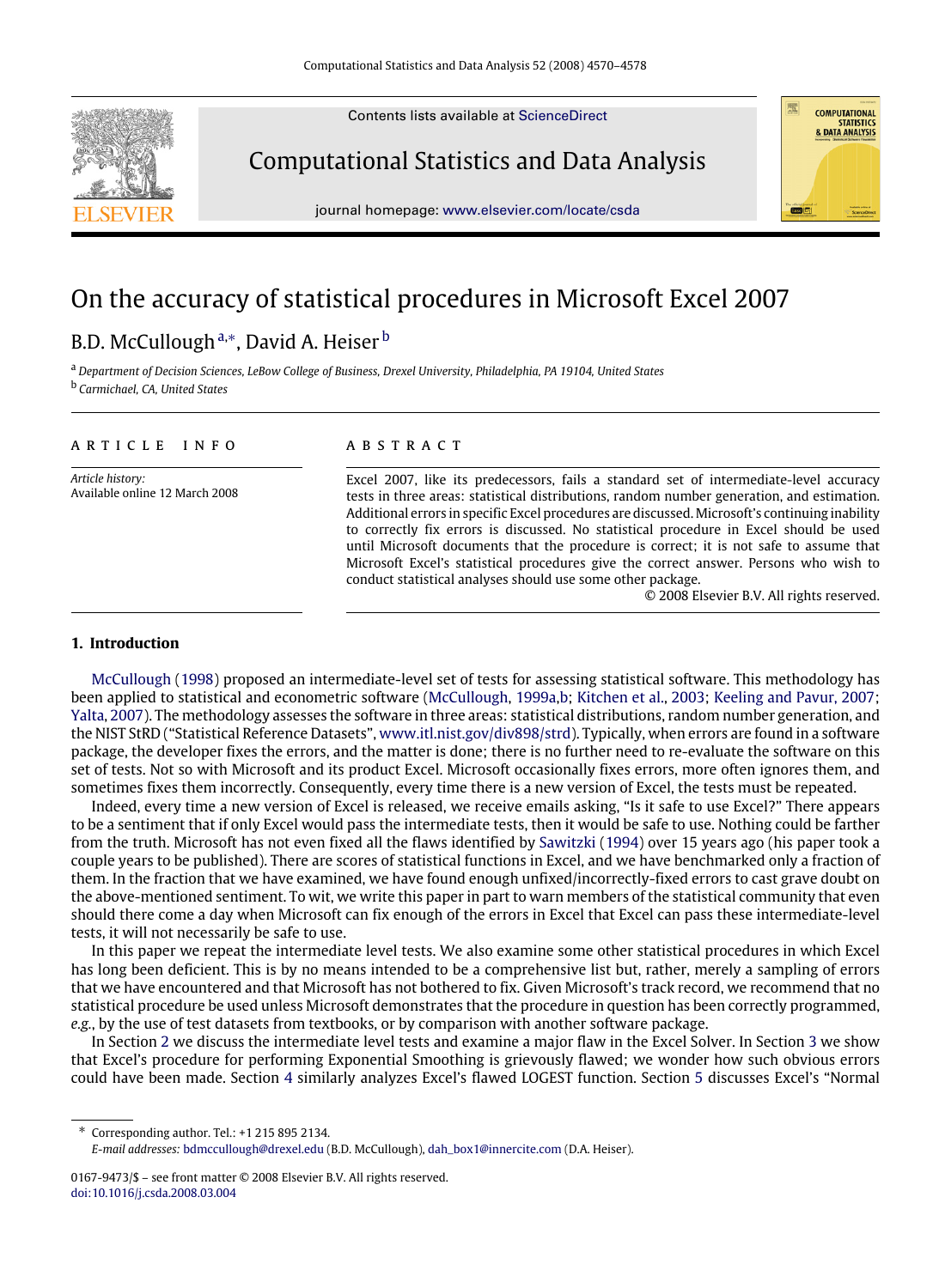Probability Plot" ATP function, not from a graphical perspective but from a statistical perspective. In the statistical literature, the usual Normal Probability Plot compares regression residuals to a normal distribution as a way to check the normality of the residuals. Excel's version compares the dependent variable to a uniform distribution, though we are unaware of any reason that a user might wish to check the dependent variable for uniformity. In Section [6](#page-6-0) we recount some miscellaneous errors that are by no means exhaustive, but merely illustrative of the difficulties that await the unsuspecting Excel user. Section [7](#page-7-0) presents the conclusions.

#### <span id="page-1-0"></span>**2. Intermediate level tests**

In this section, we update previous assessments of Excel [\(McCullough](#page-8-6) [and](#page-8-6) [Wilson,](#page-8-6) [1999,](#page-8-6) [2002,](#page-8-7) [2005\)](#page-8-8), and elaborate on Excel Solver's inability to identify that it has stopped at a point that is not a solution.

Excel's statistical distributions have always been inadequate. Over the years, Microsoft has fixed some distributions, fixed others incorrectly, and failed to fix others. For further details, see the accompanying article by [Yalta](#page-8-9) [\(2008\)](#page-8-9). The perfomance of Excel 2007 on this suite of tests can be judged inadequate.

The random number generator has always been inadequate. With Excel 2003, Microsoft attempted to implement the Wichmann–Hill generator and failed to implement it correctly. The "fixed" version appears in Excel 2007 but this "fix" was done incorrectly. Microsoft has twice failed to implement correctly the dozen lines of code that constitute the Wichmann–Hill generator; this is something that any undergraduate computer science major should be able to do. The Excel random number generator does not fulfill the basic requirements for a random number generator to be used for scientific purposes: (1) it is not known to pass standard randomness tests, *e.g.*, [L'Ecuyer](#page-8-10) [and](#page-8-10) [Simard'](#page-8-10)s [\(2007\)](#page-8-10) CRUSH tests (these supersede [Marsaglia'](#page-8-11)s [\(1996\)](#page-8-11) DIEHARD tests—see [Altman](#page-8-12) [et al.](#page-8-12) [\(2004\)](#page-8-12) for a comparison); (2) it is not known to produce numbers that are approximately independent in a moderate number of dimensions; (3) it has an unknown period length; and (4) it is not reproducible. For further discussion of these points, see the accompanying article by [McCullough](#page-8-13) [\(2008\)](#page-8-13); the performance of Excel 2007 in this area is inadequate.

The NIST StRD has five suites of test problems: univariate summary statistics, one-way ANOVA, linear regression, nonlinear least squares, and Markov-chain Monte Carlo (this last suite is not applicable here). Each of these suites contains several test problems with known solutions. The performance of Excel 97, Excel 2000 and Excel XP in all four areas was unacceptable. In Excel 2003, Microsoft made improvements to the univariate, ANOVA and linear regression procedures and performed satisfactorily in those areas. However, with default settings Solver returns zero digits of accuracy for over half of the 27 nonlinear test problems and, even tuned for better accuracy, still returns zero digits of accuracy for 11 of the 27 problems [\(Berger,](#page-8-14) [2007\)](#page-8-14). Consequently, Excel 2003 failed the StRD portion of the tests.

Applying the StRD to Excel 2007 indicates that Microsoft made no changes in this area for Excel 2007. The performance of Excel 2007 in this area is inadequate. It has been noted that Excel Solver has a marked tendency to stop at a point that is not a solution and declare that it has found a solution. See also [Mondragon](#page-8-15) [and](#page-8-15) [Borchers](#page-8-15) [\(2005\)](#page-8-15). Many books recommend Solver for solving nonlinear statistical problems; see, *inter alia*, [Barreto](#page-8-16) [and](#page-8-16) [Howland](#page-8-16) [\(2006\)](#page-8-16), [de](#page-8-17) [Levie](#page-8-17) [\(2003\)](#page-8-17), and [Gottfreid](#page-8-18) [\(2002\)](#page-8-18). While these books tend to be used in applied settings (*i.e.*, not for publication in scholarly journals), Solver is used in academic journal articles: for solving a GARCH problem in finance [\(Jones](#page-8-19) [et al.,](#page-8-19) [1998\)](#page-8-19); for factor analysis [\(Miles,](#page-8-20) [2005\)](#page-8-20); for modeling kinetic chemical reactions [\(Denton,](#page-8-21) [2000\)](#page-8-21); in chromatography [\(Nikitas](#page-8-22) [and](#page-8-22) [Pappa-Louisi,](#page-8-22) [2000\)](#page-8-22). It is not difficult to find uses of Solver for statistical purposes. Here we briefly consider the "Misra1a" StRD nonlinear problem that is discussed at length in [McCullough](#page-8-23) [\(2004a\)](#page-8-23):

$$
y = \beta_1(1 - \exp(-\beta_2 x)) + \epsilon \tag{1}
$$

for  $n=14$  observations and starting values of 500 for  $\beta_1$  and 0.0001 for  $\beta_2$ . The correct solution is  $\hat\beta_1=$  238.94212918,  $\hat\beta_2=$  $0.00055015643181$  and sum of squared residuals = 0.12455138894.

The Solver default algorithm is a "Newton" method, with an option for a "Conjugate" method. The default convergence tolerance ("ct") is 0.001. Running from default, Solver stops in eight iterations, yielding a "solution"  $\hat{\beta}_1 = 454.12$  and  $\hat{\beta}_2~=~0.0002676;$  Solver specifically states: "Solver has converged to the current solution. All constraints are satisfied." Such a message might lead a researcher to conclude that the software had found a solution to the nonlinear least squares problem Misra1a, but such a conclusion would be incorrect. If the researcher could examine the gradient (which should componentwise be zero at a point that minimizes the sum of squared residuals), he would find that the gradient was nowhere zero, not even close to zero. However, Solver does not allow the user to inspect the gradient.

If the researcher simply changed the algorithm to "Conjugate" then Solver would stop in seven iterations, and report "Solver has converged to the current solution. All constraints *and optimality conditions* are satisfied." [italics added] This seemingly more impressive declaration of having found a solution would be even more misleading than the prior declaration. This time Solver reports  $\hat\beta_1=$  500 and  $\hat\beta_2=$  0.0002422. Apparently the first "solution" did not satisfy some "optimality conditions" but this second solution does, despite the fact that Solver has not budged from the starting point for  $\beta_1$ , and despite the fact that the sum of squared residuals has *increased* from 16.725 to 19.516. Of course, the gradient at this point is not even close to zero.

Nonlinear solvers may stop for a variety of reasons other than having reached a solution (see [McCullough](#page-8-24) [and](#page-8-24) [Renfro](#page-8-24) [\(2000,](#page-8-24) Section 7) for a discussion), and a reliable solver can distinguish whether a stopping point is or is not a solution.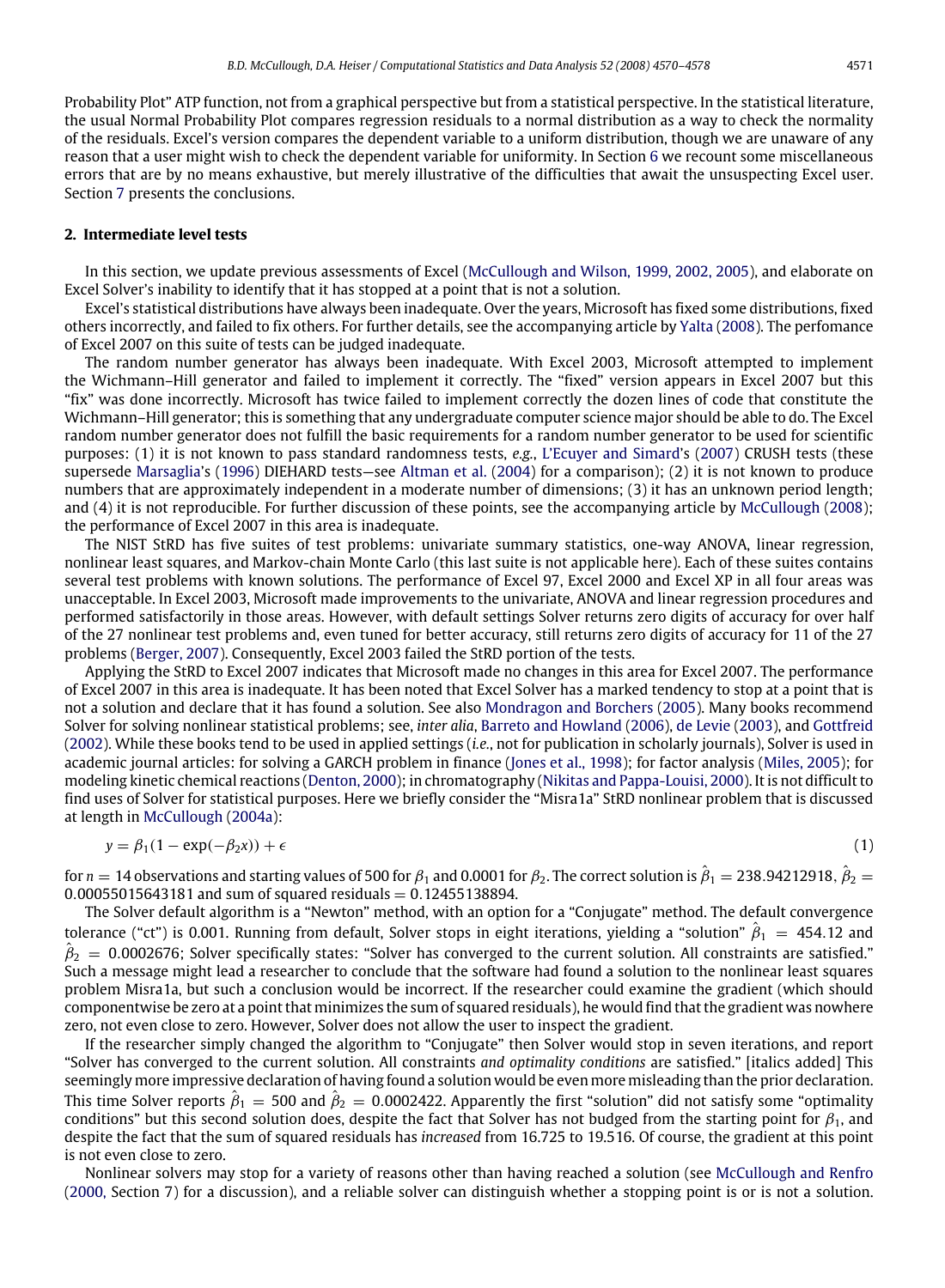As mentioned above, Solver does find the correct solution for 16 of the 27 nonlinear problems. However, the only reason we are able to know that Solver has actually found the correct solution is because we know what the correct solutions are in advance. If we had to rely on Solver's convergence messages, we would have no confidence that it had stopped at the correct solution. Therefore, let us be explicit: do not use the Excel Solver to solve nonlinear least squares problems. Additionally, in the absence of evidence that Solver can reliably solve a particular class of nonlinear problems, we would hesitate to use it for any such problem.

#### <span id="page-2-0"></span>**3. Exponential smoothing**

Exponential Smoothing is a classical statistical procedure. Here we follow the standard derivation given by [Montgomery](#page-8-25) [et al.](#page-8-25) [\(1990,](#page-8-25) p. 82). For a series *X<sup>t</sup>* , model it as

$$
X_t = b + \epsilon_t \tag{2}
$$

where *b* is the expected demand in any period and  $\epsilon_t$  is an error term. In period *t*, we have the estimate of *b* made in the previous period,  $\hat{b}_{t-1}$  as well as the current value of the series,  $X_t$ . The forecast error is given by  $e_t = X_t - \hat{b}_{t-1}$ . Using this information to create an updated forecast of the current period,  $\hat{b}_t$ , we can modify the old forecast by some proportion  $\alpha$  of the forecast error to yield

$$
\hat{b}_t = \hat{b}_{t-1} + \alpha (X_t - \hat{b}_{t-1}).
$$
\n(3)

Setting  $\hat{b}_t = S_t$  produces the more usual equation

$$
S_t = S_{t-1} + \alpha (X_t - S_{t-1}) \tag{4}
$$

or

$$
S_t = \alpha X_t + (1 - \alpha) S_{t-1}, \quad 0 \le \alpha \le 1
$$
\n<sup>(5)</sup>

where α is commonly referred to a "smoothing constant". Obviously the initial value of *S<sup>t</sup>* must be set in some fashion, and there are many such ways discussed in the literature. For our purposes it suffices to note that simply starting with  $t = 1$  and setting  $X_1 = S_1$  [and](#page-8-26) then calculating  $S_2, S_3, \ldots$  is perfectly acceptable [\(Newbold](#page-8-26) and [Bos,](#page-8-26) [1990,](#page-8-26) p. 161).

Microsoft's implementation of Exponential Smoothing is found in the Analysis ToolPak, and is worth quoting extensively from the documentation; see [Fig. 1.](#page-2-1)

All this seems well and good. Let us now use Excel to perform Exponential Smoothing on the thirty observations of sales data given by [Newbold](#page-8-26) [and](#page-8-26) [Bos](#page-8-26) [\(1990,](#page-8-26) Table 6.1), presented in our [Table 1.](#page-3-1) Newbold and Bos also provide the smoothed values for  $\alpha = 0.3$ , and these values were the same ones produced by MINITAB, RATS, and every other statistical package we tried; these also are given in [Table 1.](#page-3-1)

Upon selecting the "Exponential Smoothing" option of the ATP, Excel asks for an "input range", a "damping factor" and an "output range". It seems reasonable to suppose that the "damping factor" is the "smoothing constant" referred to in the Excel help files, so we entered 0.3. The first thing to notice about the Excel output is that it does not give a smoothed value for the first observation, and gives the smoothed value of 86 as 103. If the procedure is initialized in the usual fashion, setting  $X_1 = S_1$ , then we would expect 103 to be the smoothed value for the first observation. While this is definitely incorrect, we might try to make sense of this by deducing that Microsoft's mistake was to shift all the smoothed values by one place. However, the smoothed value after 103 is not the same as that given by Newbold and Bos (and the other statistical packages). A little reverse engineering reveals that the relationship between the "damping factor" that the program asks for, and the "smoothing constant" referred to in the documentation is

damping factor  $= 1 -$  smoothing constant. (6)

<span id="page-2-2"></span>

<span id="page-2-1"></span>Indeed, when we use a damping factor of 0.7, we get the correct numbers, but they are still in the incorrect positions. Employing equation [\(6\)](#page-2-2) is blatantly misleading, and even if one is warned about this, the Excel output is still wrong: it gives incorrect smoothed values for all the observations.

> The Exponential Smoothing analysis tool predicts a value based on the forecast for the prior period, adjusted for the error in that prior forecast. The tool uses the smoothing constant  $a$ , the magnitude of which determines how strongly forecasts respond to errors in the prior forecast. Note Values of 0.2 to 0.3 are reasonable smoothing constants. These values indicate that the current forecast should be adjusted 20 to 30 percent for error in the prior forecast. Larger constants yield a faster response but can produce erratic projections. Smaller constants can result in long lags for forecast values.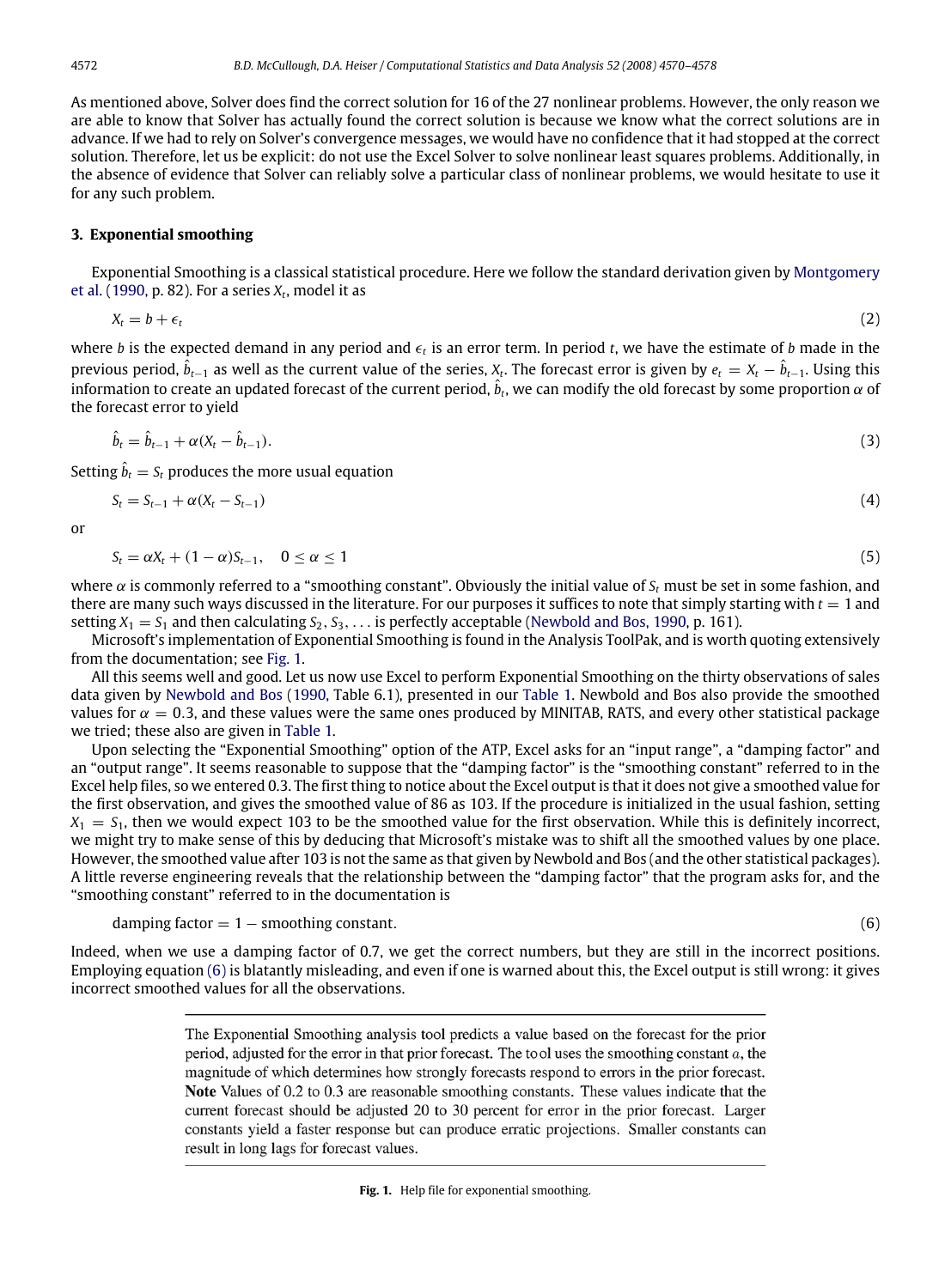<span id="page-3-1"></span>

| Table 1                       |  |
|-------------------------------|--|
| Exponential smoothing results |  |

| Obs.     | Sales | Smoothed values               |                          |                          |  |  |
|----------|-------|-------------------------------|--------------------------|--------------------------|--|--|
|          |       | Newbold/Bos<br>$\alpha = 0.3$ | Excel<br>Damping $= 0.3$ | Excel<br>Damping $= 0.7$ |  |  |
|          | 103   | 103                           | #N/A                     | #N/A                     |  |  |
| 2        | 86    | 97.90                         | 103                      | 103                      |  |  |
| 3        | 84    | 93.73                         | 91.10                    | 97.90                    |  |  |
| 4        | 84    | 90.81                         | 86.13                    | 93.73                    |  |  |
| 5        | 92    | 91.17                         | 84.64                    | 90.81                    |  |  |
| $\cdots$ |       |                               |                          |                          |  |  |
| 26       | 116   | 108.30                        | 105.13                   | 105.00                   |  |  |
| 27       | 100   | 105.81                        | 112.74                   | 108.30                   |  |  |
| 28       | 128   | 112.47                        | 103.82                   | 105.81                   |  |  |
| 29       | 109   | 111.43                        | 120.75                   | 112.47                   |  |  |
| 30       | 122   | 114.60                        | 112.52                   | 111.43                   |  |  |

We searched several textbooks, and could not find any exponential smoothing example that even remotely resembles what Microsoft has programmed into Excel for this function. Indeed, we cannot imagine that there is a textbook which gives Excel's output for this particular input. We are left to wonder, How does Microsoft check the accuracy of the procedures it programs into Excel? Does anyone use the program before writing the help files? What else might account for the "damping factor" / "smoothing constant" confusion?

#### <span id="page-3-0"></span>**4. LOGEST**

<span id="page-3-2"></span>Excel's LOGEST and GROWTH functions are bad; here we only discuss the LOGEST function, which has been analyzed separately by [Cook](#page-8-27) [et al.](#page-8-27) [\(1999\)](#page-8-27) and [Hesse](#page-8-28) [\(2006\)](#page-8-28) and who reached the same conclusion. To see why the LOGEST function is bad, it is useful to start with the Excel Help file, given in [Fig. 2.](#page-3-2)

> LOGEST: In regression analysis, calculates an exponential curve that fits your data and returns an array of values that describes the curve. Because this function returns an array of values, it must be entered as an array formula. The equation for the curve is:  $y = b * m^x$  or  $y = (b * (m1<sup>x</sup>1) * (m2<sup>x</sup>2) * ...)$  (if there are multiple x-values) where the dependent y-value is a function of the independent x-values. The m-values are bases corresponding to each exponent x-value, and b is a constant value. Note that y, x, and m can be vectors. The array that LOGEST returns is mn,mn-1,...,m1,b.

> > **Fig. 2.** Excel help file for LOGEST.

As is obvious, the equation  $y = b * m^x$  is a nonlinear equation and needs to be solved nonlinearly. We know that the Excel Solver is not reliable and its results would have to be checked by using a reliable package, so let us solve the problem in a reliable package to begin with. We choose "*R*", and use the example data from the Excel Help files.

```
units <- c(33100,47300,69000,102000,150000,220000)
month \leq c(11, 12, 13, 14, 15, 16)summary( nls(units~b*m^month,start=list(b=500,m=1.5))
Formula: units \tilde{b} * m\tilde{b} month
Parameters:
   Estimate Std. Error t value Pr(>|t|)
b 473.71781  10.86801  43.59  1.66e-06 ***<br>m  1.46784  0.00221  664.09  3.08e-11 ***
m 1.46784 0.00221 664.09 3.08e-11 ***
---
Signif. codes: 0 '***' 0.001 '**' 0.01 '*' 0.05 '.' 0.1 ' ' 1
Residual standard error: 503.2 on 4 degrees of freedom
```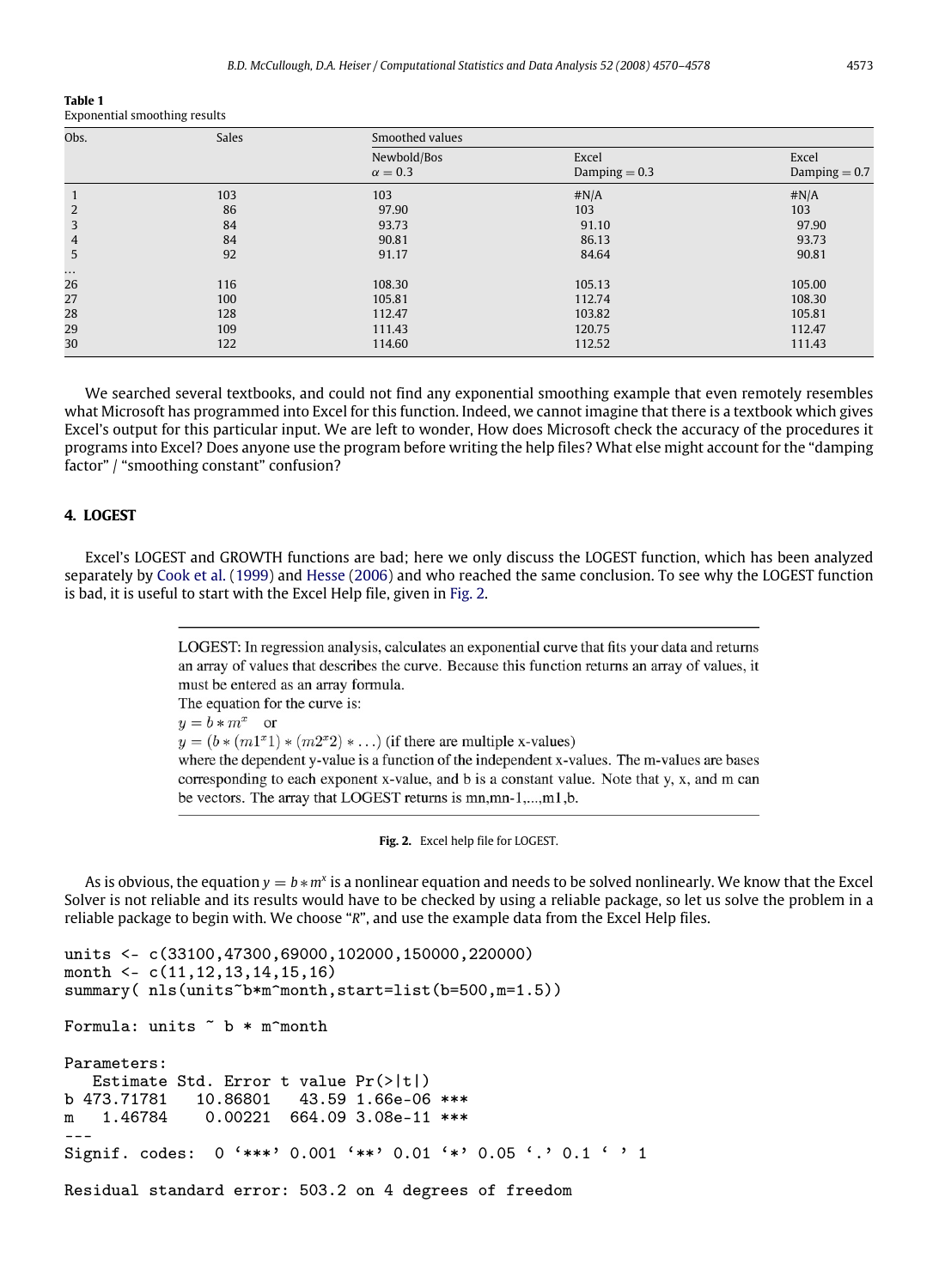<span id="page-4-1"></span>However, the additional statistics LOGEST returns are based on the following linear model:  $\ln y = x1 \ln m1 + ... + xn \ln mn + \ln b$ 

You should keep this in mind when you evaluate the additional statistics, especially the sei and seb values, which should be compared to ln mi and ln b, not to mi and b. For more information, consult an advanced statistics manual.

**Fig. 3.** Excel help file on LOGEST standard errors.

In sharp contrast, the Excel LOGEST output is

| estimate   | std error |
|------------|-----------|
| b 495.3048 | 0.035834  |
| m 1.463276 | 0.002633  |

The coefficients are markedly different. We can indulge a presumption that when "*R*" and Excel disagree, Excel is wrong. The sum of squared residuals from the estimated models yields 2,758,373 for Excel and 1,012,875 for *R*; our presumption appears to be justified. Consequently, it appears that Excel coefficients are accurate to one digit for *b* and three digits for *m*. Abstracting from the issue of how to calculate standard errors for the coefficients in a nonlinear model, and simply assuming that *R* is correct and Excel is wrong, we see that the Excel standard errors are not accurate even to one digit! Why do these differences occur?

The reason for the differences in the coefficients and sum of squared errors is that Excel uses a crude linear approximation. LOGEST actually runs a linear regression on

$$
log(units) = c + n \text{ month} \tag{7}
$$

<span id="page-4-2"></span>

to obtain  $c = 6.2052$  (0.035834) and  $n = 0.3807$  (0.002633) [standard errors in parentheses] and then uses exponentiation to obtain  $b = \exp(c) = \exp(6.2052) = 495.3048$  and  $m = \exp(n) = \exp(0.3087) = 1.463276$ . However, this crude approximation does *not* minimize the sum of squared residuals. The Excel approach minimizes

$$
\sum_i \left( \log_i y_i - (x_i \log m + \log b) \right)^2
$$

which is clearly not the same thing as minimizing

$$
\sum_i (y_i - bm_i^x)^2
$$

though, from reading the Excel Help files, Microsoft clearly believes that the two methods are equivalent.

As to the differences in the standard errors, the relevant information for *m* in the Microsoft Help File is given in [Fig. 3.](#page-4-1) Of course, if the relevant persons at Microsoft had themselves consulted an "advanced statistics manual" they would have discovered their error. Nonetheless, Excel is presenting the standard errors from the regression given by Eq. [\(7\)](#page-4-2) with the exponentiated coefficients from that regression. To present standard errors that are not to be interpreted on the same basis as the coefficients is highly unusual, even misleading, given the customary statistical practice of dividing a coefficient by its standard error to compute a *t*-statistic. This information about the presented standard errors is hidden at the bottom of the Help file and a user who is accustomed to standard statistical output might be forgiven for calculating *t*-statistics as the ratio of the presented coefficient to the presented standard error. Further, Microsoft makes the point that it exponentiates the coefficients to obtain the desired estimates; a novice might well reason by analogy that he should exponentiate the presented standard errors. Of course, exponentiating the standard errors is not the right thing to do, but let us do it anyhow: for *b* we have exp(0.035834) = 1.036484 and for *m* we have exp(0.002633) = 1.002636. Why does Microsoft even bother to present these useless and misleading standard errors? We are unable to find or imagine any reason for such a practice.

The GROWTH function suffers from the same methodological flaw: using a crude and incorrect approximation instead of the correct approach [\(Cook](#page-8-27) [et al.,](#page-8-27) [1999\)](#page-8-27).

#### <span id="page-4-0"></span>**5. Normal probability plot**

We discuss this here because from our perspective, this is not a graphical issue but a statistical issue: what exactly are the statistics that underlie the Normal Probability Plot? After running a regression, it is often useful to check the residuals for normality. A common way to do this is to graph a Normal Probability Plot of the residuals. The Normal Probability Plot puts the expected value of the order statistic of the standard normal distribution on the abscissa with the corresponding data value on the ordinate. If the data are normally distributed, then the plot should be a straight line. Departures from a straight line indicate departures from normality.

In the ATP Regression procedure there is a box for "Normal Probability Plots". The entire Help File for this function, given in [Fig. 4,](#page-5-0) is especially useless.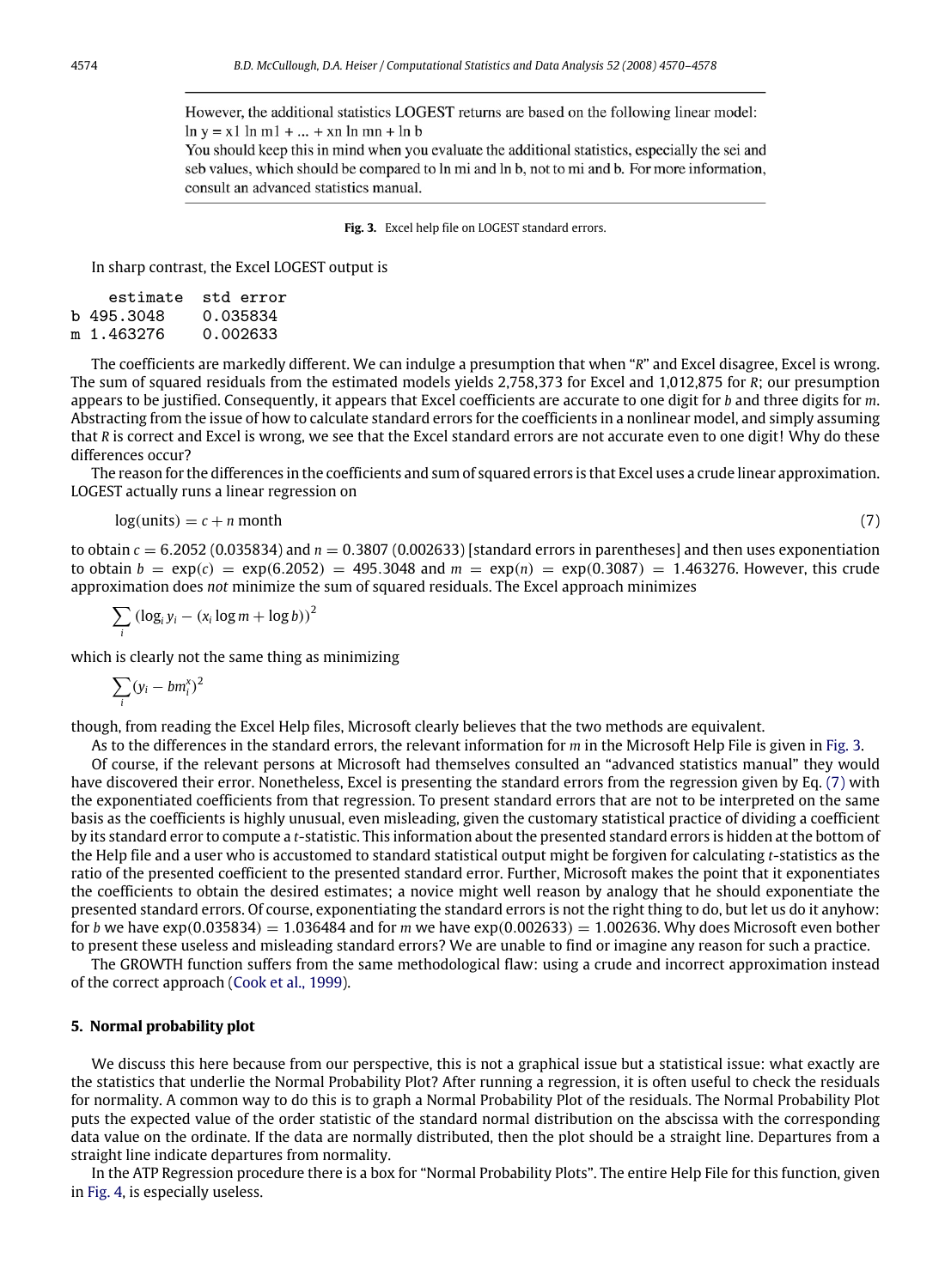#### <span id="page-5-0"></span>**Normal Probability Plots**

Select to generate a chart that plots normal probability.

#### **Fig. 4.** Excel help file for normal probability plot.

In a departure from customary practice, the user is not told how the plot is generated, nor even of what variable is plotted. But it would not be outlandish for a trusting user to suppose that he would see the usual normal probability plot of the residuals. Such trust would be betrayed.

<span id="page-5-1"></span>

**Fig. 5.** Excel 2003 (left) and Excel 2007 (right) "normal probability plots" for sequence 1–100.

To investigate this feature, we ran a regression whose dependent variable is the integers 1 through 100 and whose independent variable is 100 random uniforms. The Normal Probability Plot from this regression has "Sample Percentile" on the abscissa and "*Y*" on the ordinate. Note that the confusing chart Excel 2003 (see [Fig. 5\(](#page-5-1)left)) is even more confusing in the "improved" Excel 2007 (see [Fig. 5\(](#page-5-1)right)): why the vertical bars for something that should be represented by a line? The trusting user might think that perhaps this is a Normal Probability Plot of the dependent variable, but he would be wrong. It is somewhat difficult to see given the poor aspect ratio, but the plot is a straight line. The Normal Probability plot is only supposed to yield a straight line if the input variable is normally distributed, and in this instance the input variable is the sequence 1 through 100. Some insight into this mystery can be gained from the "Probability Output" table that corresponds to Fig. 5 is given in [Table 2.](#page-5-2)

#### <span id="page-5-2"></span>**Table 2**

| "Probability output" from Excel ATP regression |  |  |  |
|------------------------------------------------|--|--|--|
|                                                |  |  |  |

| Percentile |                |
|------------|----------------|
| 0.5        |                |
| 1.5        |                |
| 2.5        |                |
| 3.5        | $\overline{4}$ |
| $\cdots$   | $\ldots$       |
| 96.5       | 97             |
| 97.5       | 98             |
| 98.5       | 99             |
| 99.5       | 100            |

Obviously the data in the "Percentile" column are not the expected values of the order statistics of the standard normal, and neither are they the percentiles corresponding to the expected values of the order statistics of the standard normal. What, then, are they?

A bit of math shows that the "Percentile" column is governed by the formula

Percentile = 
$$
\frac{100i - 50}{n}
$$
  $\forall i = 1, 2, ..., n$ .

In truth, the plot should be labeled "Uniform Probability Plot" because Microsoft is comparing the dependent variable to a uniform distribution. In sum, as far as the statistical theory of the Excel "Normal Probability Plot" is concerned, Excel computes the plot for the wrong variable, the dependent variable instead of the residuals, and has managed to confuse the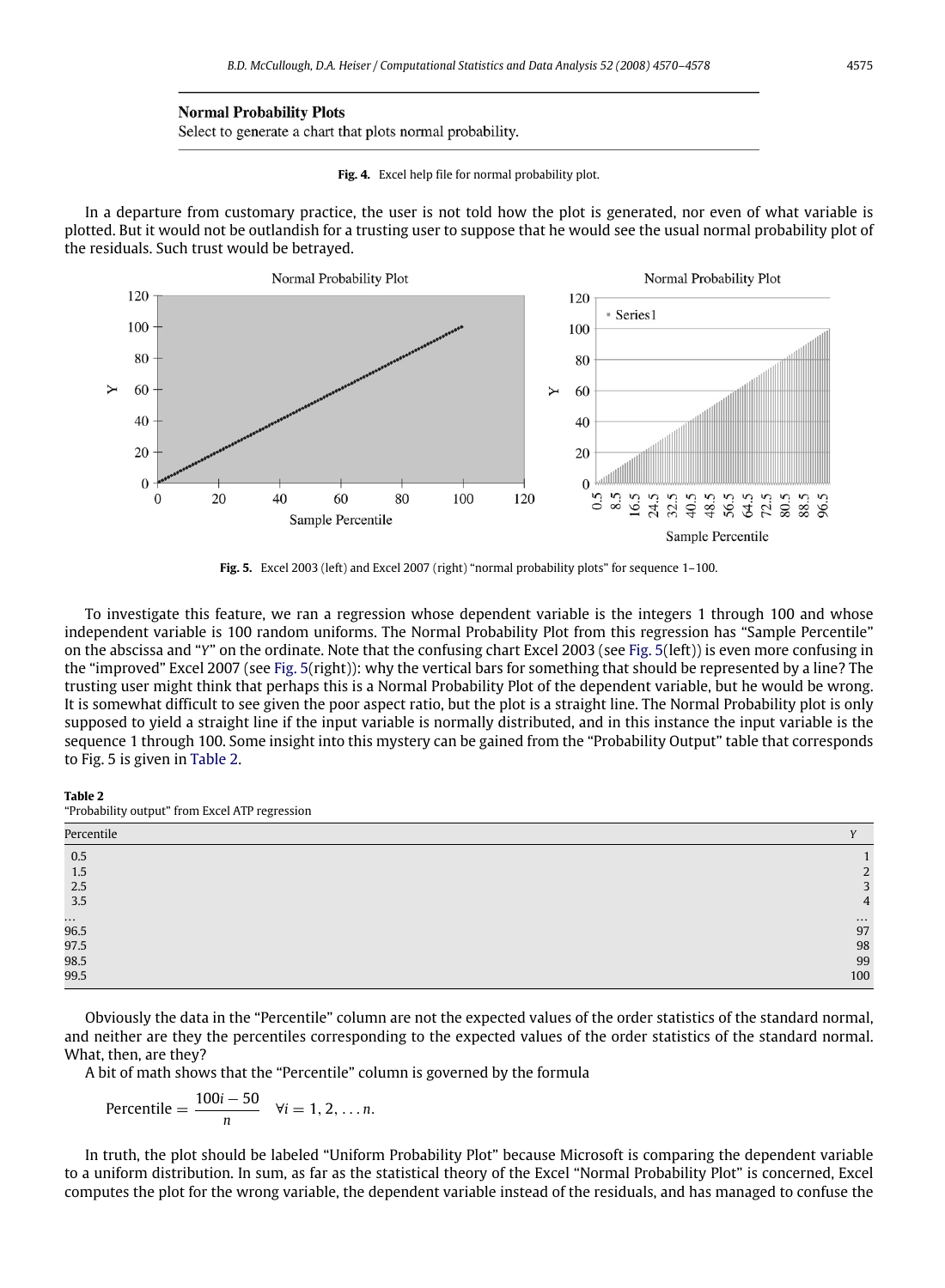<span id="page-6-1"></span>

**Fig. 6.** Correct "normal probability plot" for sequence 1–100.

uniform distribution for the normal distribution. For purposes of comparison, the correct normal probability plot for the sequence 1 through 100 is given by *R*, and is presented in [Fig. 6.](#page-6-1) The nonnormality of the data is evident, whereas Excel incorrectly indicated that the uniform data were normal.

#### <span id="page-6-0"></span>**6. Miscellaneous**

Here we present several other errors in Excel of which we are aware. Again, we stress that this is not a comprehensive list. We simply wish to warn the reader that errors in Excel are not limited to those we have discussed above, and that a particular procedure is not necessarily safe to use just because no errors have been reported in newsgroups or elsewhere. We note that Microsoft does not make available to Excel users a list of the errors of which Microsoft is aware. The most comprehensive such resource of which we are aware is [Heiser'](#page-8-29)s [\(2006a\)](#page-8-29) website, "Microsoft Excel 2000, 2003 and 2007 Faults, Problems, Workarounds and Fixes," [\(www.daheiser.info/excel/frontpage.html\)](http://www.daheiser.info/excel/frontpage.html).

- *Bad random normal generator in ATP.* Use the pull-down menus for "Tools", "Data Analysis", and "Random Number Generation"; enter "10" for number of variables, "2000" for number of random variables, leave mean set to zero and standard deviation set to unity, enter "123" for "Random Seed" and click ok. Inspect the resulting worksheet. Cells 253:H, 1212:G, and 1245:D will show "−9.53674" and cell 1845:H will show "5.364418". Values this extreme should not be seen in a properly functioning standard normal random number generator. [McCullough](#page-8-7) [and](#page-8-7) [Wilson](#page-8-7) [\(2002\)](#page-8-7) noted this problem years ago in Excel 2000/XP, and Microsoft has neither fixed it nor noted in the help files that this function is bad.
- [Heiser](#page-8-30) [\(2006b\)](#page-8-30) notes several problems with two-sample test procedures in Excel 2003, including misleading documentation and inaccurate routines, all of which are present in Excel 2007. Below is a partial list:
	- *Inaccurate t*-*test results in the presence of missing values.* Does not correctly calculate t test values when there are missing data cells in the range. Microsoft identified this fault (KBA 829252) in previous Excel versions, but did not fix it.
	- *Inaccurate p*-*values from a t*-*test.* Excel uses the Welch test method, which calculates a non-integer degrees-of-freedom value. The Excel algorithm uses the TTEST function, which truncates the degrees-of-freedom input to an integer. This gives an incorrect *p* value for the test.
	- *Incorrect labeling of t-test and z-test tables. For the <i>t*-test, Excel describes the one tail test as " $P(T \leq t)$  one-tail" and incorrectly describes the two tail test as " $P(T \le t)$  two-tail".
- *Bad regression results from ATP "Trendline" function for ill-conditioned data.* Excel graphics have a feature whereby rightclicking on a data point enables the user to fit one of six trendlines to the data: Linear, Logarithmic, Polynomial, Power, Exponential, and Moving Average, as an option the fitted equation and its *R* 2 can be placed on the figure. [Pottel](#page-8-31) [\(2003\)](#page-8-31), using an ill-conditioned dataset from [Simonoff](#page-8-32) [\(2002\)](#page-8-32), shows that the Linear trendline calculates a different equation than either the ATP Regression procedure or the LINEST command. For the Simonoff data, Trendline calculates

 $\hat{y} = 1E + 09 - 0.125x$   $R^2 = -0.6667$ 

(the negative sign in the  $R^2$  is not a typo) while the other two methods yield

 $\hat{v} = 9903477999 + 0.096522x$   $R^2 = 0.000283$ .

- *Bad Exponential and Power results from ATP "Trendline" function even for datasets that are not ill-conditioned.* There are five Trendlines that ATP can place on a graph. [Hesse](#page-8-28) [\(2006\)](#page-8-28) shows that the Exponential Trendline and Power Trendline are incorrect. Does any user of Excel wish to bet that the remaining three Trendlines are correctly implemented?
- *Bad linear regression algorithm.* Until version Excel 2003, Excel could not pass the StRD linear regression problem "Filip", which is a 10th order polynomial that is nearly singular. Excel would give completely incorrect coefficients. Microsoft improved the linear regression algorithm in Excel 2003, and both Excel 2003 and Excel 2007 correctly solve the Filip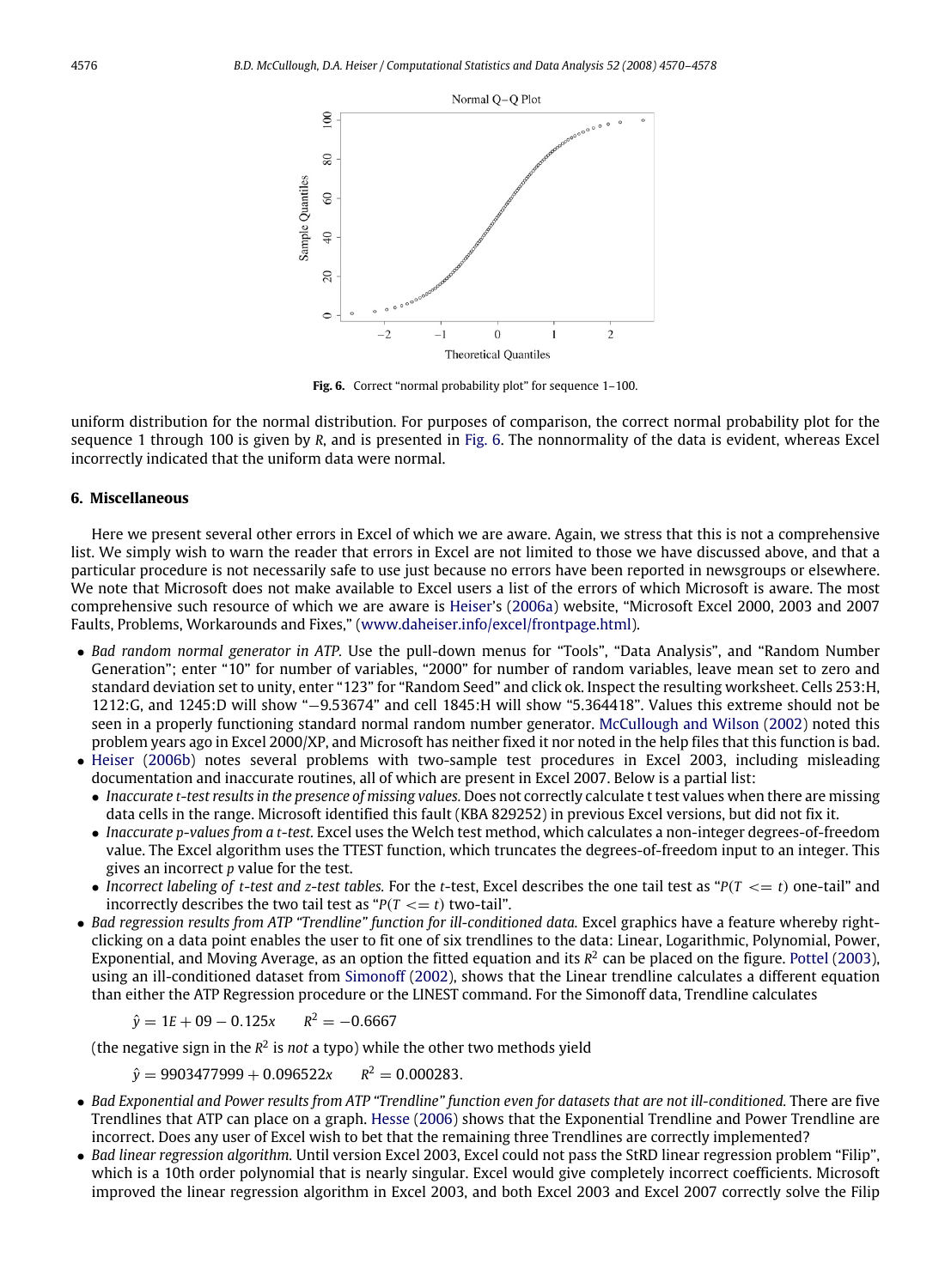problem. None of the StRD problems tests for perfectly collinear data. A reliable linear regression routine should be able to detect perfectly collinear data (for which a traditional regression solution does not exist) and refuse to report a solution. Such a test is Test IV-C from [Wilkinson'](#page-8-33)s [\(1985\)](#page-8-33) Tests (see also [McCullough](#page-8-34) [\(2004b\)](#page-8-34)). Excel 4.0 failed this test ([\(Sawitzki,](#page-8-5) [1994\)](#page-8-5), and so does Excel 2007. Excel reports an answer, which is necessarily incorrect. If Excel warned the user, "rank deficiency encountered" then it would be okay. On the basis that the linear regression routine cannot recognize a singular regression, we can judge the linear regression routine in Excel to be unacceptable.<sup>[1](#page-7-1)</sup>

- *Bad linear regression output.* When Excel detects a singular design matrix, it removes a column from the model and sets that coefficient and standard error to zero, as per KB 828533. In this situation, the ATP fails to subtract one from the numerator degrees of freedom and, as a consequence, the "ANOVA OUTPUT" (for testing the significance of the regression) is incorrect: the regression sum of squares is correct, but its mean-square and consequently the *F*-statistic are incorrect, too, as is the *p*-value for the *F*-statistic.
- *Non-standard operator precedence.* In FORTRAN and most computer languages with which we are familiar, if *X* = −1 then *X*ˆ2 evaluates to +1 and −*X*ˆ2 evaluates to −1. In Excel, −*X*ˆ2 evaluates to +1. See [Berger](#page-8-14) [\(2007\)](#page-8-14)for further discussion. While Microsoft is free to use whatever rules it choose for operator precedence, to the extent that they are nonstandard, users should be clearly warned.
- *Bad default options for graphics.* Representing data graphically is more than just flashy presentation. In fact, it is a welldefined discipline called "statistical graphics" that has its own organization (American Statistical Association Section on Statistical Graphics), its own journal (*Journal of Computational and Statistical Graphics*), and several books. Canned graphical procedures in a software package should make it easy for users to produce graphics that embody the best practices of the discipline of statistical graphics. Specifically, the software, and not the user, should be "knowledgeable" about how to display data well. Microsoft has chosen a contrary route; only users who already are intimately familiar with the discipline of statistical graphics can produce good graphs in Excel, and then only after the tedious exercise of figuring out the appropriate way to override the Excel defaults. See the article by [Su](#page-8-35) [\(2008\)](#page-8-35) in this issue.

### <span id="page-7-0"></span>**7. Conclusions**

The statistical literature has regularly identified flaws in Excel's statistical procedures at least since [Sawitzki](#page-8-5) [\(1994\)](#page-8-5), and Microsoft has repeatedly proved itself incapable of providing reliable statistical functionality. It is little wonder that introductory texts on statistics warn students not to use Excel when the results matter (*e.g.*, [Keller](#page-8-36) [\(2001\)](#page-8-36) and [Levine](#page-8-37) [et al.](#page-8-37) [\(2002\)](#page-8-37)). There is nothing inherently difficult about programming a spreadsheet that precludes reliable statistical programming. The open-source spreadsheet package Gnumeric was originally such a good Excel clone that it even reproduced many Excel errors. When informed that these were errors, the handful of part-time programmers who maintain Gnumeric managed to fix them correctly in a matter of months [\(McCullough,](#page-8-38) [2004c\)](#page-8-38). What is particularly pernicious, at least so far as consumers of statistics are concerned, is that Microsoft seems to take the approach that specialized domain knowledge is not necessary to the production of statistical code, *i.e.*, that the entire field of statistical computing has no merit. As but one case to illustrate this point, in KB 829215, Microsoft discusses the enhancements made to the ATP ANOVA function in Excel 2003. The KB describes pseudocode for the computations in previous versions of Excel; this pseudocode embodies an algorithm that would be implemented by no one who has read an introductory text on statistical computing, *e.g.*, [Kennedy](#page-8-39) [and](#page-8-39) [Gentle](#page-8-39) [\(1980\)](#page-8-39) or [Thisted](#page-8-40) [\(1988\)](#page-8-40). Microsoft then remarks,

Again, for model 2 and model 3, sums of squares are calculated and a quantity is subtracted from the sum of squares as in the calculator formula. Unfortunately, basic statistics texts frequently suggest approaches for ANOVA such as the one that is shown earlier in this article.

The obvious implication is that Microsoft programmed its statistical functions by using statistics texts, rather than statistical computing texts. Of course, this approach to programming – eschewing specialized domain knowledge – explains much of Microsoft's inability to program functions correctly, or fix them correctly.

The improvements in Excel 2003 gave hope that Microsoft might finally be committed to providing reliable statistical functionality in Excel. That Microsoft once again decided to allow errors to remain unfixed, or fixed incorrectly, in the Excel 2007 release dashes those hopes. Regardless of the reasons for Microsoft's inability to program Excel correctly, Microsoft has had years to fix these errors, and has proven itself unable to do so. It is clear that when Microsoft claims to have "fixed" a procedure that is known to be in error, Microsoft's claim cannot be safely believed. It is also clear that there are procedures in Excel that are in error, and Microsoft either does not know of the error or does not choose to warn users that the procedure is in error. Since it is generally impossible for the average user to distinguish between the accurate and inaccurate Excel functions, the only safe course for Excel users is to rely on no statistical procedure in Excel unless Microsoft provides tangible evidence of its accuracy consisting of:

<span id="page-7-1"></span> $^{\rm 1}$  How exactly Excel should inform the user of a singular regression is not clear. Should the program generate a specific error message instead of producing any output, or should some of the cells in the output return the "#NUM" message? Either approach would bring a program to a crashing halt, but perhaps this would be a good thing. Usually, singular data imply that whoever entered the data made some sort of mistake and, if the input data are bad, the program probably should not run to completion.